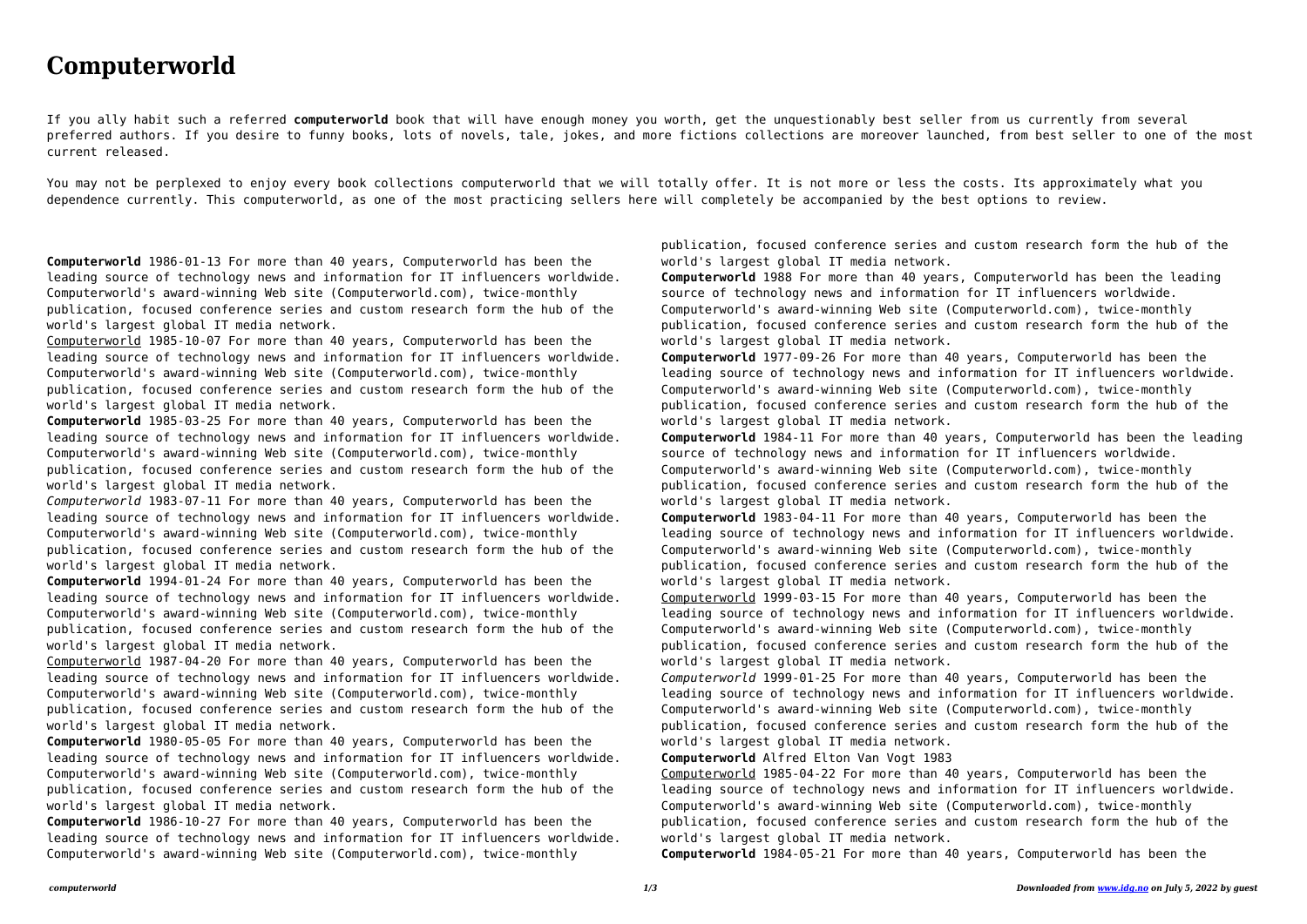leading source of technology news and information for IT influencers worldwide. Computerworld's award-winning Web site (Computerworld.com), twice-monthly publication, focused conference series and custom research form the hub of the world's largest global IT media network.

Computerworld 1993-06-21 For more than 40 years, Computerworld has been the leading source of technology news and information for IT influencers worldwide. Computerworld's award-winning Web site (Computerworld.com), twice-monthly publication, focused conference series and custom research form the hub of the world's largest global IT media network.

**Computerworld** 1987-03-02 For more than 40 years, Computerworld has been the leading source of technology news and information for IT influencers worldwide. Computerworld's award-winning Web site (Computerworld.com), twice-monthly publication, focused conference series and custom research form the hub of the world's largest global IT media network.

**Computerworld** 1998-11-30 For more than 40 years, Computerworld has been the leading source of technology news and information for IT influencers worldwide. Computerworld's award-winning Web site (Computerworld.com), twice-monthly publication, focused conference series and custom research form the hub of the world's largest global IT media network.

**Computerworld** 1980-10-20 For more than 40 years, Computerworld has been the leading source of technology news and information for IT influencers worldwide. Computerworld's award-winning Web site (Computerworld.com), twice-monthly publication, focused conference series and custom research form the hub of the world's largest global IT media network.

Computerworld 2000-03-06 For more than 40 years, Computerworld has been the leading source of technology news and information for IT influencers worldwide. Computerworld's award-winning Web site (Computerworld.com), twice-monthly publication, focused conference series and custom research form the hub of the world's largest global IT media network.

*Computerworld* 2001-12-10 For more than 40 years, Computerworld has been the leading source of technology news and information for IT influencers worldwide. Computerworld's award-winning Web site (Computerworld.com), twice-monthly publication, focused conference series and custom research form the hub of the world's largest global IT media network.

*Computerworld* 1975-09-10 For more than 40 years, Computerworld has been the leading source of technology news and information for IT influencers worldwide. Computerworld's award-winning Web site (Computerworld.com), twice-monthly publication, focused conference series and custom research form the hub of the world's largest global IT media network.

**Computerworld** 1984-12-24 For more than 40 years, Computerworld has been the leading source of technology news and information for IT influencers worldwide. Computerworld's award-winning Web site (Computerworld.com), twice-monthly publication, focused conference series and custom research form the hub of the world's largest global IT media network.

*Computerworld* 1980-12 For more than 40 years, Computerworld has been the leading source of technology news and information for IT influencers worldwide.

Computerworld's award-winning Web site (Computerworld.com), twice-monthly publication, focused conference series and custom research form the hub of the world's largest global IT media network.

**Computerworld** 1973-08-29 For more than 40 years, Computerworld has been the leading source of technology news and information for IT influencers worldwide. Computerworld's award-winning Web site (Computerworld.com), twice-monthly publication, focused conference series and custom research form the hub of the world's largest global IT media network.

Computerworld 1993-08-23 For more than 40 years, Computerworld has been the leading source of technology news and information for IT influencers worldwide. Computerworld's award-winning Web site (Computerworld.com), twice-monthly publication, focused conference series and custom research form the hub of the world's largest global IT media network.

**Computerworld** 1996-09-09 For more than 40 years, Computerworld has been the leading source of technology news and information for IT influencers worldwide. Computerworld's award-winning Web site (Computerworld.com), twice-monthly publication, focused conference series and custom research form the hub of the world's largest global IT media network.

Computerworld 2000-04-03 For more than 40 years, Computerworld has been the leading source of technology news and information for IT influencers worldwide. Computerworld's award-winning Web site (Computerworld.com), twice-monthly publication, focused conference series and custom research form the hub of the world's largest global IT media network.

*Computerworld* 2000-05-22 For more than 40 years, Computerworld has been the leading source of technology news and information for IT influencers worldwide. Computerworld's award-winning Web site (Computerworld.com), twice-monthly publication, focused conference series and custom research form the hub of the world's largest global IT media network.

**Computerworld** 1993-11-01 For more than 40 years, Computerworld has been the leading source of technology news and information for IT influencers worldwide. Computerworld's award-winning Web site (Computerworld.com), twice-monthly publication, focused conference series and custom research form the hub of the world's largest global IT media network.

**Computerworld** 1985-07-22 For more than 40 years, Computerworld has been the leading source of technology news and information for IT influencers worldwide. Computerworld's award-winning Web site (Computerworld.com), twice-monthly publication, focused conference series and custom research form the hub of the world's largest global IT media network.

*Computerworld* 1982-03-15 For more than 40 years, Computerworld has been the leading source of technology news and information for IT influencers worldwide. Computerworld's award-winning Web site (Computerworld.com), twice-monthly publication, focused conference series and custom research form the hub of the world's largest global IT media network.

**Computerworld** 1982-06-07 For more than 40 years, Computerworld has been the leading source of technology news and information for IT influencers worldwide. Computerworld's award-winning Web site (Computerworld.com), twice-monthly publication, focused conference series and custom research form the hub of the world's largest global IT media network.

**Computerworld** 1985-09-30 For more than 40 years, Computerworld has been the leading source of technology news and information for IT influencers worldwide. Computerworld's award-winning Web site (Computerworld.com), twice-monthly publication, focused conference series and custom research form the hub of the world's largest global IT media network.

**Computerworld** 1999-08-16 For more than 40 years, Computerworld has been the leading source of technology news and information for IT influencers worldwide. Computerworld's award-winning Web site (Computerworld.com), twice-monthly